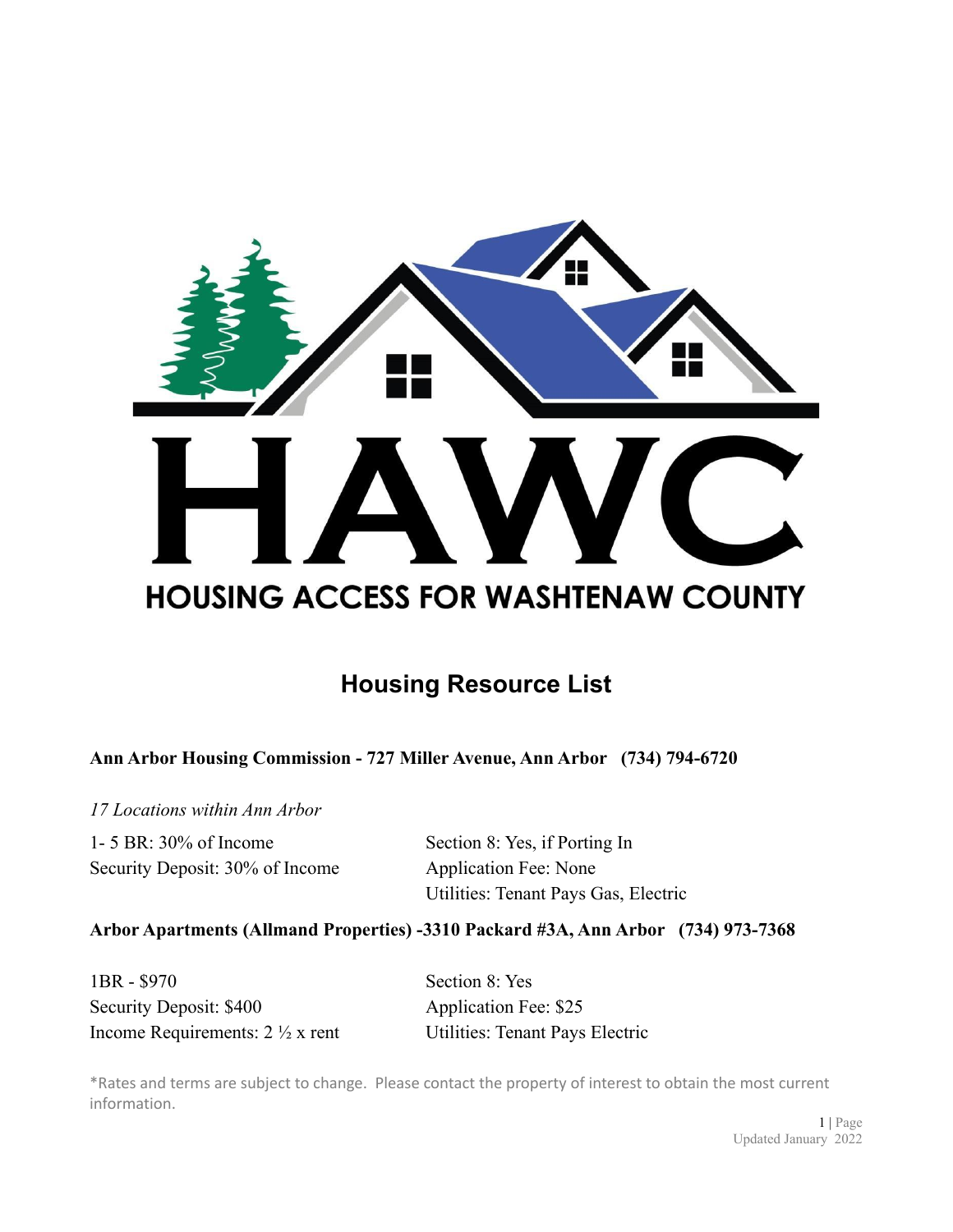# **Arbor Circle Apartments- 2277 S. Grove, Ypsilanti (734) 480 8314**

| 1BR-\$909-\$985                           | Section 8: No                            |
|-------------------------------------------|------------------------------------------|
| 2BR-\$1115                                | Application Fee: \$50                    |
| Security Deposit: \$499 or 1 month's rent | Utilities: Tenant Pays for all utilities |

#### **Arbor Club– 1100 Rabbit Run Circle, Ann Arbor (734) 205-9930**

| 1BR: \$1349                                 | Section 8: No                                              |
|---------------------------------------------|------------------------------------------------------------|
| 2BR: \$1550                                 | Application Fee: \$60                                      |
| 3BR: \$1799                                 | Utilities: Tenant Pays Gas, Electric, flat rate for water, |
| Redecoration fee \$250-\$750 not refundable | sewer and trash                                            |

#### **Arbor One – 799 Green Rd, Ypsilanti (734) 487 5751**

| 1BR: \$835-\$1065                        | Section 8: Yes                              |
|------------------------------------------|---------------------------------------------|
| 2BR: \$1015-\$1300                       | Application Fee: \$50/\$25 additional adult |
| 3BR: \$1200-\$1300                       | Reservation Fee: \$100-Refundable if denied |
| Utilities: Tenant Pays – Depends on Unit | Water 1 BR: \$30 a month                    |
| Water 2 BR: \$40 a month                 | Water 3 BR: \$50 a month                    |
| Security Deposit: \$131.25 or \$381.25   |                                             |

# **Aspen Chase Apartments- 2960 International Dr, Ypsilanti (734) 434-0297**

| 1BR - \$909-\$1009               | Section 8: Yes                                            |
|----------------------------------|-----------------------------------------------------------|
| 2BR - \$1059-\$1089              | Application Fee: \$40 per adult                           |
| Security Deposit: \$300 or \$500 | Utilities: Tenant Pays Water, Sewer, Trash, Gas, Electric |

#### **Barnes and Barnes- 520 W. Cross St, Ypsilanti (734) 480-7400**

2 BR: \$1100+ Utilities: Varies by unit Security Deposit: \$400 or \$900 Section 8: No

1 BR: \$925+ Application Fee: \$45 per Adult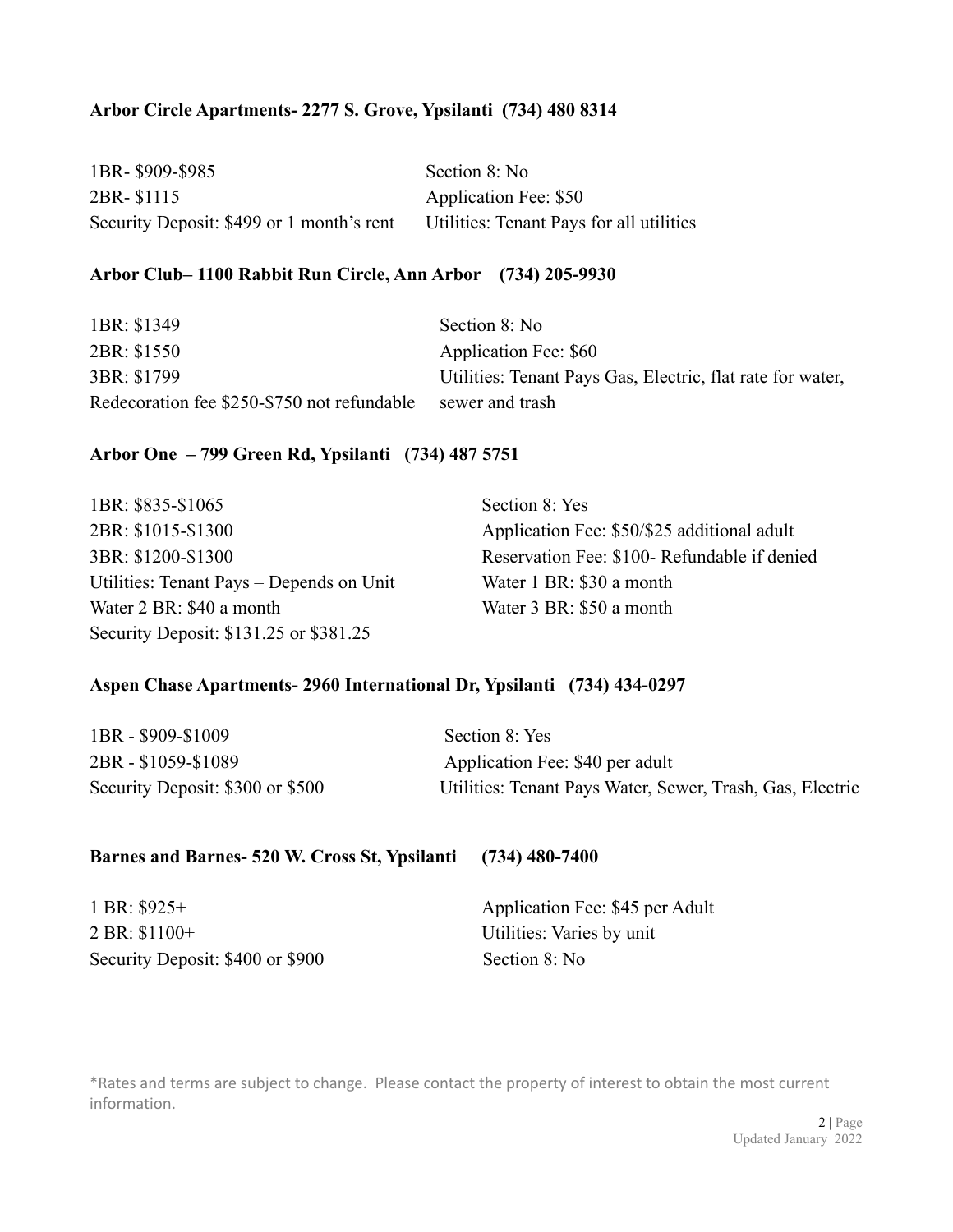## **Brookwood Apartments- 8990 Brookwood, Ypsilanti (734) 482-3000**

| 1BR - \$849-                       | Section 8: Yes                            |
|------------------------------------|-------------------------------------------|
| 2BR - \$949                        | Application Fee: \$30/\$10 per add. adult |
| Security Deposit: 1st month's rent | Utilities: Tenant Pays Gas, Electric      |

## **Camelot Apartments- 2982 Washtenaw, Ypsilanti (734) 434-0576**

| $1BR - $770+$                        | Section 8: No                                     |
|--------------------------------------|---------------------------------------------------|
| 2BR - \$870+                         | Application Fee: \$50 (each adult on lease), must |
| Security Deposit: - 1 Month's Rent   | be a money order and is non-refundable.           |
| Utilities: Tenant Pays Gas, Electric |                                                   |

## **Campbell Street Apartments- 736 Campbell Avenue #1, Ypsilanti (734) 485-9700**

| $1BR - $550$                           | Section 8: No                        |
|----------------------------------------|--------------------------------------|
| 2BR - \$700                            | Application Fee: \$30                |
| Security Deposit: 550 / 1 Month's Rent | Utilities: Tenant Pays Electric, Gas |

-Pet Policy: \$10 monthly pet rent -\$300 fee -2 pet limit

# **Carpenter Place – 3400 Carpenter Rd, Ypsilanti (734) 973-8377**

*Must be 62 or disabled to qualify* 1BR - 30% of Income Section 8: No Security Deposit: 1 Month's Rent Application Fee: None

No Smoking in Units Utilities: Tenant Pays Electric

### **Carleton Court- 2976 Cascade, Ann Arbor (734) 548-8013**

Studio \$970-\$1000 1 Bedroom \$940+ Section 8: No 2 Bedroom \$1075-1110 Application Fee: \$40

Utilities: Tenant Pays Water, Sewer, Electric, Liability Insurance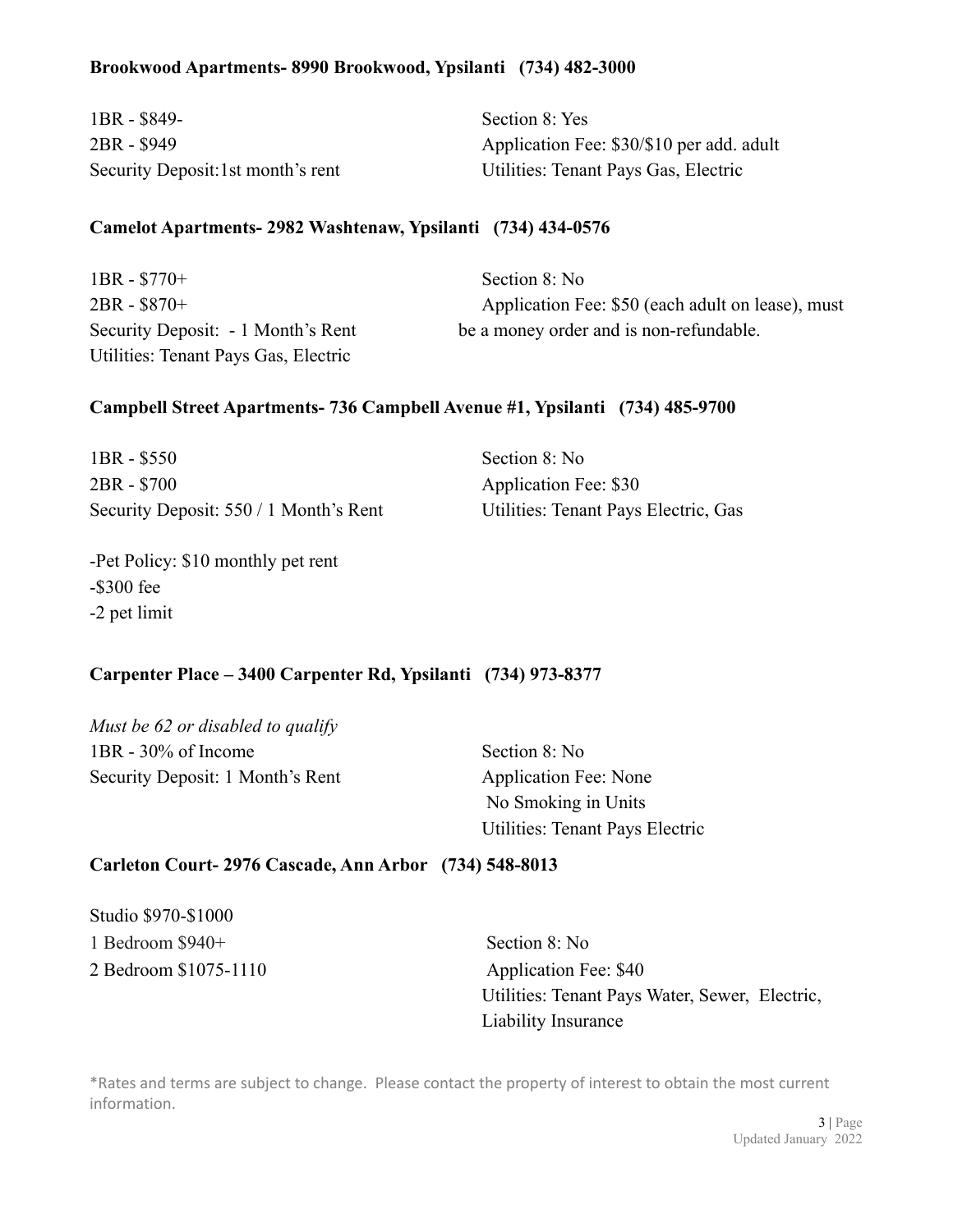## **Chestnut Lake Apartments (Maplewood) – 1450 Chestnut Dr., Ypsilanti (888) 909-6971**

1BR: \$935 Section 8: No 2BR: \$995-1260 Application Fee: \$40 per Adult 3BR: \$1440 Utilities: Tenant Pays Electric

Security Deposit: \$500+

#### **Chidester Place -330 Chidester, Ypsilanti (734) 487-9400**

*Must be 62 or disabled to qualify* 1BR: 30% of Income Section 8: No Security Deposit: 1 Month's Rent Application Fee: None

Utilities: Tenant Pays Electric

#### **Clark East Tower - 1550 E. Clark Rd Ypsilanti (734) 482-5511**

*Must be 62 or disabled to qualify* 1BR: 30% of Income Section 8: No 2BR: 30% of Income Application Fee: None Security Deposit: Equal to 1 Month's Rent Utilities: Tenant Pays Electric

#### **Country Meadows - 212 Stevens Dr Ypsilanti (734) 484-2800**

1BR: \$918/\$938 Section 8: Yes 2BR: \$1021-\$1048 Application Fee: \$35 per person Security Deposit: \$300- 1.5 of rent Administration Fee: \$50

Utilities: Tenant Pays Electric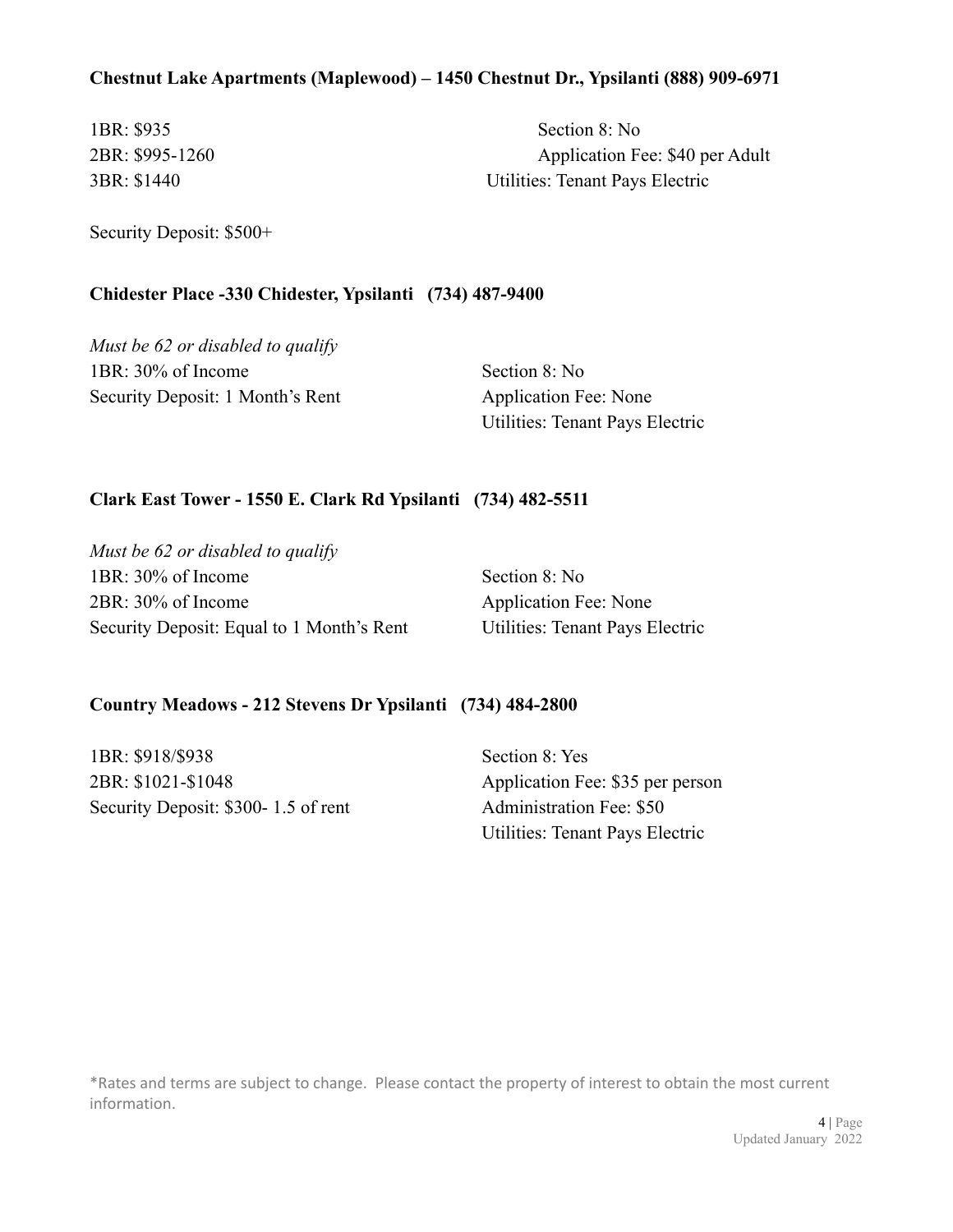# **Covington Apartments - 1926 Washtenaw, Ypsilanti (734) 961-4381**

| $1BR: $800+$                                     | Section 8: No                       |
|--------------------------------------------------|-------------------------------------|
| 2BR: \$995+                                      |                                     |
| 3BD \$1210+                                      | Application Fee: \$40 or \$60 for 2 |
|                                                  | Utilities: Tenant Pays Electric     |
| Security Deposit: \$200 or $1\frac{1}{2}$ x Rent |                                     |

Income Requirements: 2.5x Rent

#### **Cranbrook Tower Apartments - 2900 Northbrook Place, Ann Arbor (734) 668-8914**

*Must be 62 or disabled to qualify* 1BR: 30% of Income Section 8: No 2BR: 30% of Income Application Fee: None Security Deposit: 1 Month's Rent Utilities: Tenant Pays None

#### **Danbury Park Manor- 9412 MacArthur, Ypsilanti (734) 482-1333**

30% of Income Section 8: Yes Security Deposit: 30% of Income Application Fee: None

Utilities: Tenant Pays Electric

#### **Evergreen Pointe – 3089 Woodland Hills, Ann Arbor (734) 971-2132**

1BR: \$899-\$1019 Section 8: Yes 2BR: \$1049-\$1159 Application Fee: \$40 per adult 3BR: \$1309-\$1329 Utilities: Tenant Pays All Security Deposit: \$300 or \$500

#### **Forrest Knoll Townhomes – 693 Arbor Dr, Ypsilanti (734) 485-8040**

1-3 BRs:  $30\%$  of Income Section 8: No Security Deposit: 30% of Income Application Fee: None

Utilities: Tenant Pays Gas, Electric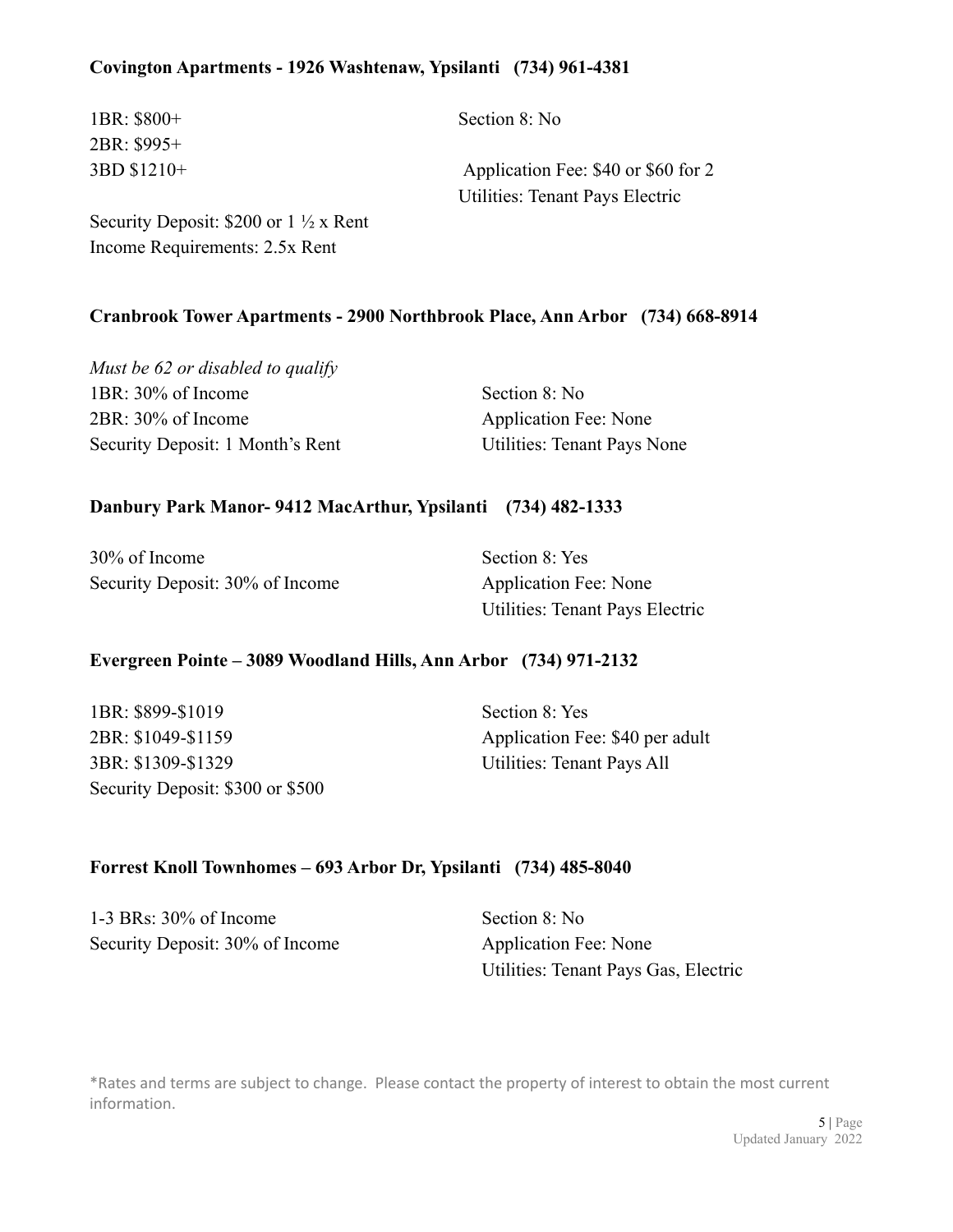1BR: \$959-\$1019 Section 8: Yes 3BR: \$1569-\$1589 Utilities: Tenant Pays All Security Deposit: \$300 or \$500

2BR: \$1179-\$1259 Application Fee: \$50 per person

# **Golfside Apartments - 2705 Golfside, Ypsilanti (734) 665-4331**

| Studio: \$750                    | Section 8: No                   |
|----------------------------------|---------------------------------|
| 1BR: \$875                       | Application Fee: \$75           |
| 2BR: \$975                       | Utilities: Tenant Pays Electric |
| Security Deposit: 1 Month's Rent |                                 |

# **Golfside Lake – 2345 Woodridge Way, Ypsilanti (734) 434-1016**

| Studio:\$869-\$969 | Section 8: Yes                      |
|--------------------|-------------------------------------|
| 1BR: \$929-1059    | Application Fee: \$50 per applicant |
| 2BR: \$1209-\$1449 | Utilities: Tenant Pays All          |
|                    | Security Deposit: \$300 or \$500    |

#### **Greenway Park Apartments - 2756 Golfside #701, Ann Arbor (734) 434-2844**

| 1BR: \$995                                           | Section 8: No                                         |
|------------------------------------------------------|-------------------------------------------------------|
| 2BR: \$1095                                          | Application Fee: $$45$ online $$40$ in person $(18+)$ |
| Security Deposit: $$300 - 1\frac{1}{2}$ Month's Rent | Utilities: Tenant Pays Electric, Gas,                 |

# **Hamilton Crossings - 596 Hamilton, Ypsilanti (734) 484-1706**

| 1BR: \$510-\$793        | Section 8: Yes                            |
|-------------------------|-------------------------------------------|
| 2BR: \$638-\$968        | Application Fee: \$30, none for Section 8 |
| 3BR: \$765-\$1281       | Utilities: Tenant Pays Electric, Gas      |
| Security Deposit: \$300 |                                           |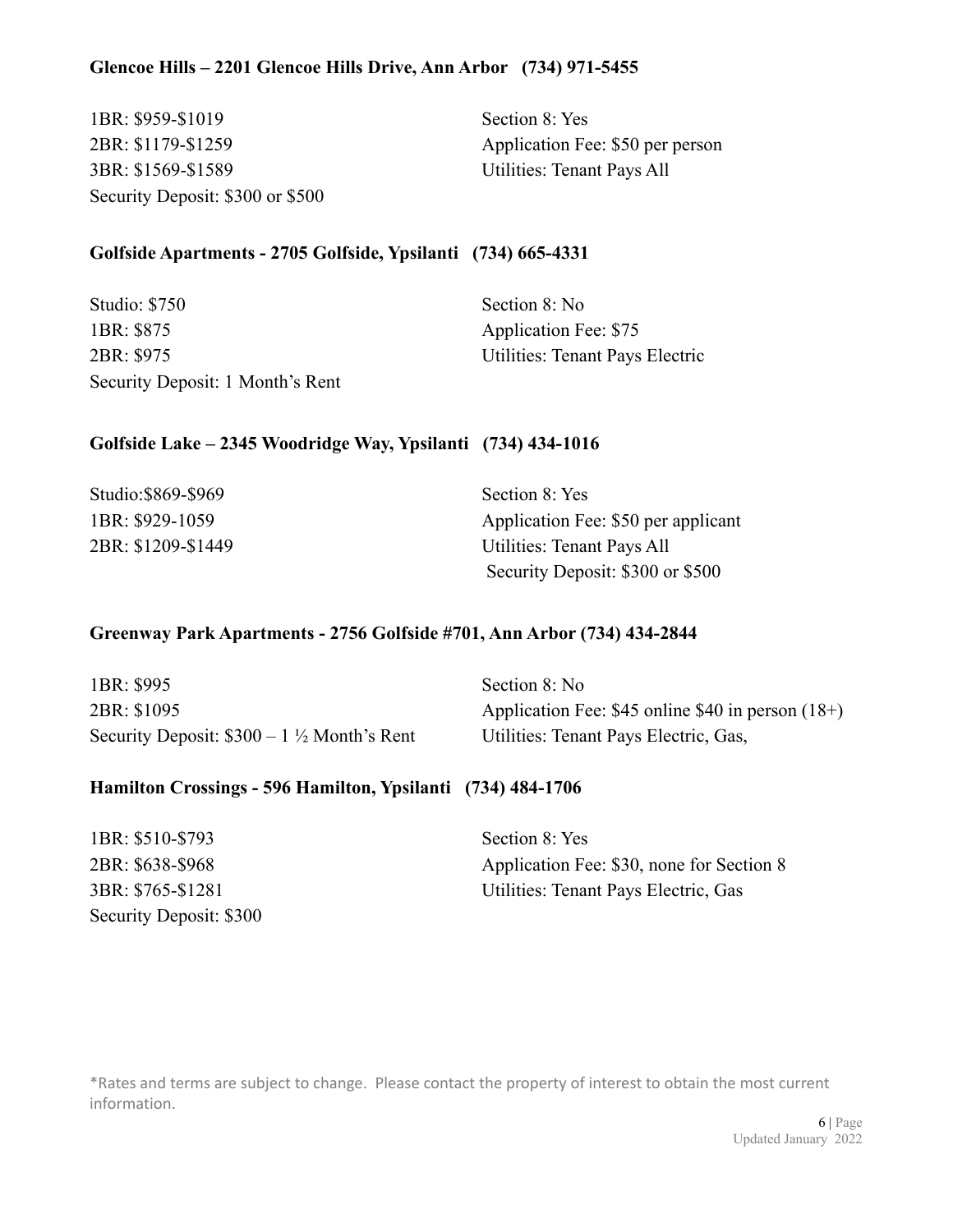## **Homestead Commons – 3103 Homestead Commons Dr, Ann Arbor (734) 971-1730**

1BR: \$1350 Section 8: Yes

2BR: \$1540+ Application Fee: \$75 Utilities: Tenant Pays Electric, Gas, Water Security Deposit: \$400 or 1 month's Rent

# **Huron Heights & Huron Ridge – 669 Woburn, Ypsilanti (734) 480-1600**

| 1BR: \$800                     | Section 8: Yes                              |
|--------------------------------|---------------------------------------------|
| 2BR: \$1100                    | Application Fee: \$125 per application      |
| 3BR: \$1300                    | Utilities: Tenant Pays Electric, Gas, Water |
| Income Requirement: 2.5 x rent | Security Deposit: from \$300                |

#### **Island Drive Apartments – 1099 Maiden Lane, Ann Arbor (734) 665-4331**

| Studio: \$1075-\$1095        | Section 8: No                                        |
|------------------------------|------------------------------------------------------|
| $1BR: $1550+$                | Application Fee: \$75 per person                     |
| $2BR: $1750+$                | Utilities: Tenant Pays Electric, Internet, and Cable |
| 3BR: \$2095+                 |                                                      |
| Security Deposit: \$400      |                                                      |
| Income Requirements: 3x rent |                                                      |

#### **Lake pointe Apartments – 5900 Bridge Rd, Ypsilanti (734) 484-1850**

| 1BR: \$875                      | Section 8: Yes                               |
|---------------------------------|----------------------------------------------|
| 2BR: \$960-\$1035               | Application Fee: \$35 per person 18 and over |
| Security Deposit: \$400 - \$985 | Utilities: Tenant Pays None                  |
|                                 | Renters Insurance Required                   |

#### **Lakeshore Apartments – 2500 Lakeshore, Ypsilanti (734) 547-3843**

| Studio: $$715+$                                     | Section 8: No                    |
|-----------------------------------------------------|----------------------------------|
| $1BR: $775+$                                        | Application Fee: \$25 per person |
| 2BR: \$990+                                         | Utilities: Tenant Pays All       |
| 3BR: \$1350+                                        |                                  |
| Security Deposit: $$99 - 1\frac{1}{2}$ Month's Rent |                                  |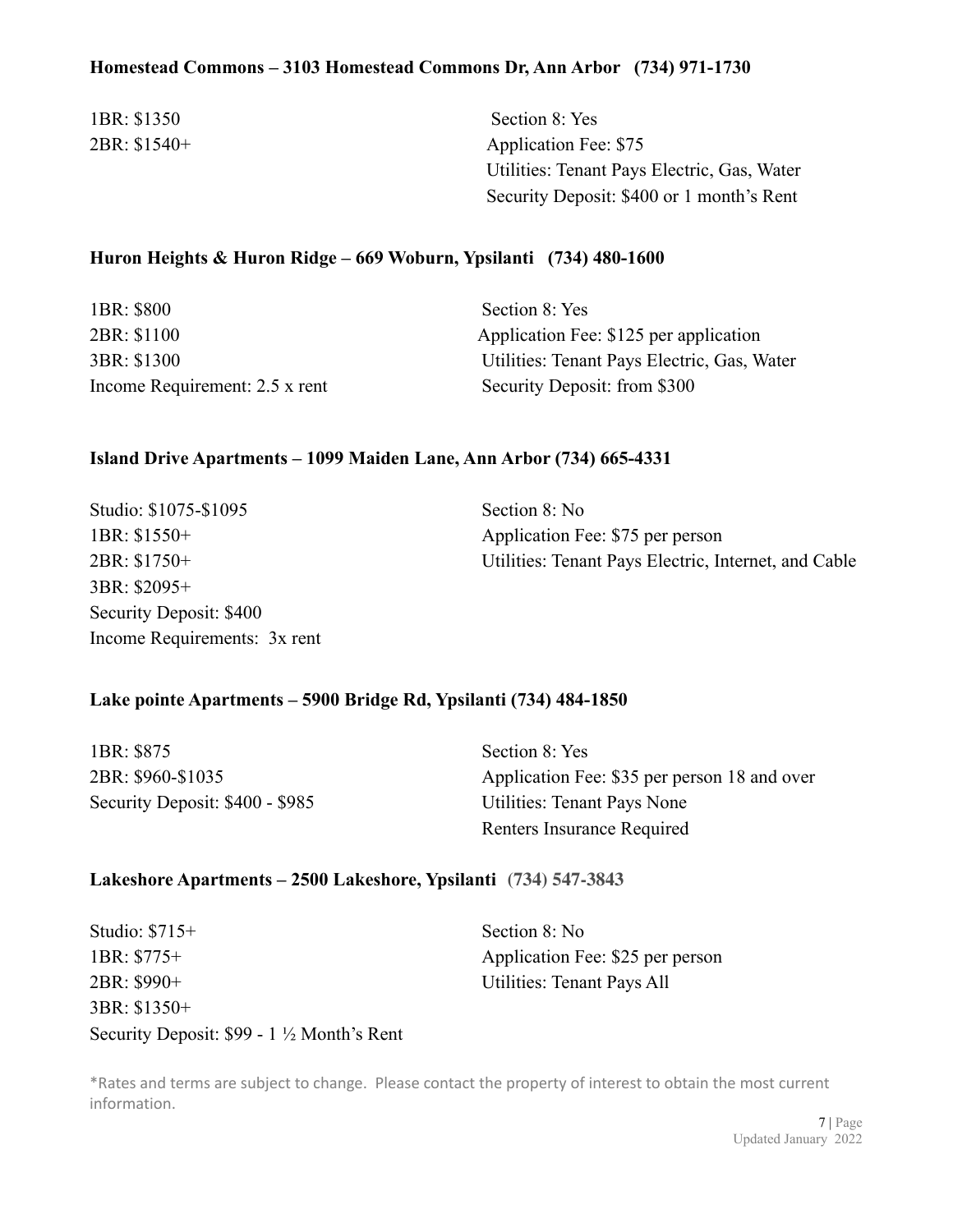#### **Lakestone Apartments – 4275 Eyrie Dr, Ann Arbor (734) 665-1695**

| 2BR: \$1044-\$1291                     |  |
|----------------------------------------|--|
| Security Deposit: \$299-1 Month's rent |  |

Section 8: Yes Application Fee: \$30 per person over 18 years Utilities: Tenant Pays Water, Sewer, Gas, Electric

#### **Lurie Terrace – 600 W. Huron St, Ann Arbor (734) 665-0695**

| Must be 62 or Older             |                                    |
|---------------------------------|------------------------------------|
| Efficiency: \$588-\$730         | Section 8: Yes                     |
| 1BR: \$801-\$952                | Application Fee: \$100             |
| 2BR: \$1202                     | <b>Utilities: Tenant Pays None</b> |
| Security Deposit: \$428 - \$880 | non-smoking community              |

#### **Manchester Apartments- 600 E. Duncan St., Manchester (734) 428-9270**

| 1BR: \$609+ (based on income)    | Section 8: No                   |
|----------------------------------|---------------------------------|
| 2BR: \$631+ (based on income)    |                                 |
| 3BR \$652+                       | Application Fee: \$15 per adult |
| Security Deposit: 1 month's rent | Utilities: Tenant Pays Electric |

#### **Manchester Flats – 1846 W. Stadium Blvd, Ann Arbor (734) 930-6644**

| $1BR: $1069+$                    |  |
|----------------------------------|--|
| 2BR: \$1239                      |  |
| $3BR: $1519+$                    |  |
| Security Deposit: \$300 or \$500 |  |

Section  $8 \cdot Y$ es Application Fee: \$60 per person Utilities: Tenant Pays All

#### **Maple Heights (CMB Property) – 260 N. Maple #A4, Saline (734) 429-1221**

1BR: \$563 - \$768 (based on income) Section 8: Yes 2BR: \$589 - \$828 (based on income) Application Fee: \$20 per applicant Security Deposit: 1 Month's rent Utilities: Tenant Pays Electric Income Requirement: \$1000 per month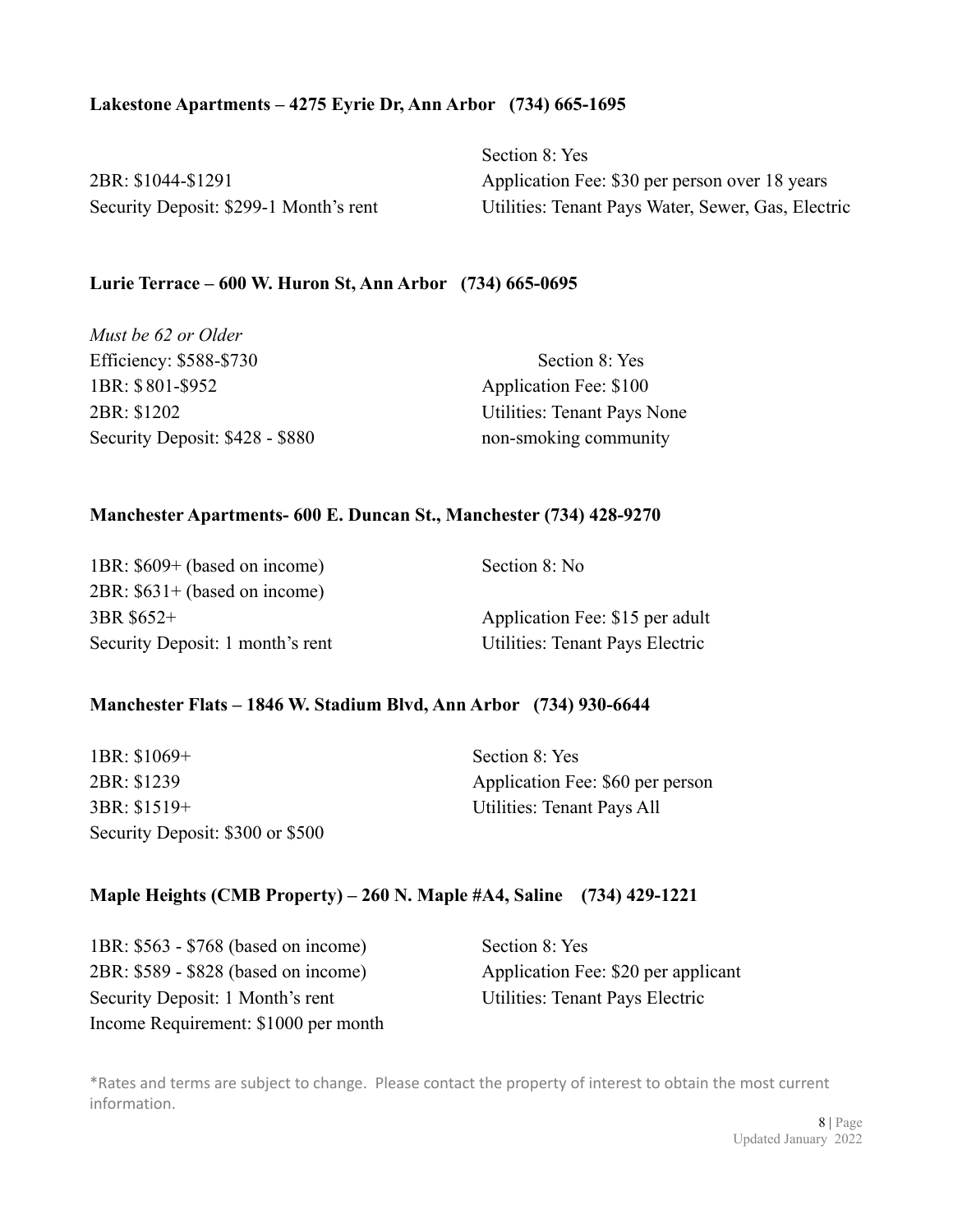# **Melvin T. Walls Manor– 2189 Glory Ln, Ypsilanti (734) 484-3820**

*\*\*Must be 62 or Older* Bedrooms: 30% of income Section 8: No Security Deposit: Based on rent Application Fee: None

Utilities: Tenant Pays Electric

#### **Oak Ridge Apartments -1326 Holmes Rd #4, Ypsilanti (734) 480-6020**

2BR: \$1300+ Section 8: Yes 3BR: \$1550+ Application Fee: \$50 per Adult Non-refundable Hold Deposit: \$350 or Utilities: Tenant Pays Electric and Gas tenant can pay security deposit of 1.5 x rent

## **Oakwood Park Apartments– 1712 Timber Ridge, Ypsilanti (734) 485-1200**

| 1BR: \$750                                            | Section 8: No                         |  |
|-------------------------------------------------------|---------------------------------------|--|
|                                                       | Application Fee: \$50 per application |  |
| Security Deposit: $$250 - 1\frac{1}{2}$ Month's Rent  | Utilities: Tenant Pays Electric, Gas  |  |
| Income Requirements: Rent cannot exceed 30% of income |                                       |  |

#### **The Park at River Woods – 855 Green Rd, Ypsilanti (734) 483-6007**

| 2BR: \$903+   | Section 8: Yes                                     |
|---------------|----------------------------------------------------|
| $3BR: $1107+$ | Application Fee: \$35                              |
|               | Utilities: Tenant Pays Gas, Electric, Water, Trash |
|               |                                                    |

Sure Bond Deposit: Starting at \$218.75 Income Requirement: 2 ½ - 3x rent

## **Parkway Meadows Apartments–2575 Sandalwood, Ann Arbor (734) 662-5055**

| 1 - 3BR: 30% of income                  | Sec |
|-----------------------------------------|-----|
| Security Deposit: \$25 - 1 Month's Rent | Ap  |

 $\frac{1}{2}$  tion  $8 \cdot$  No plication Fee: None Utilities: Tenant Pays Electric, Gas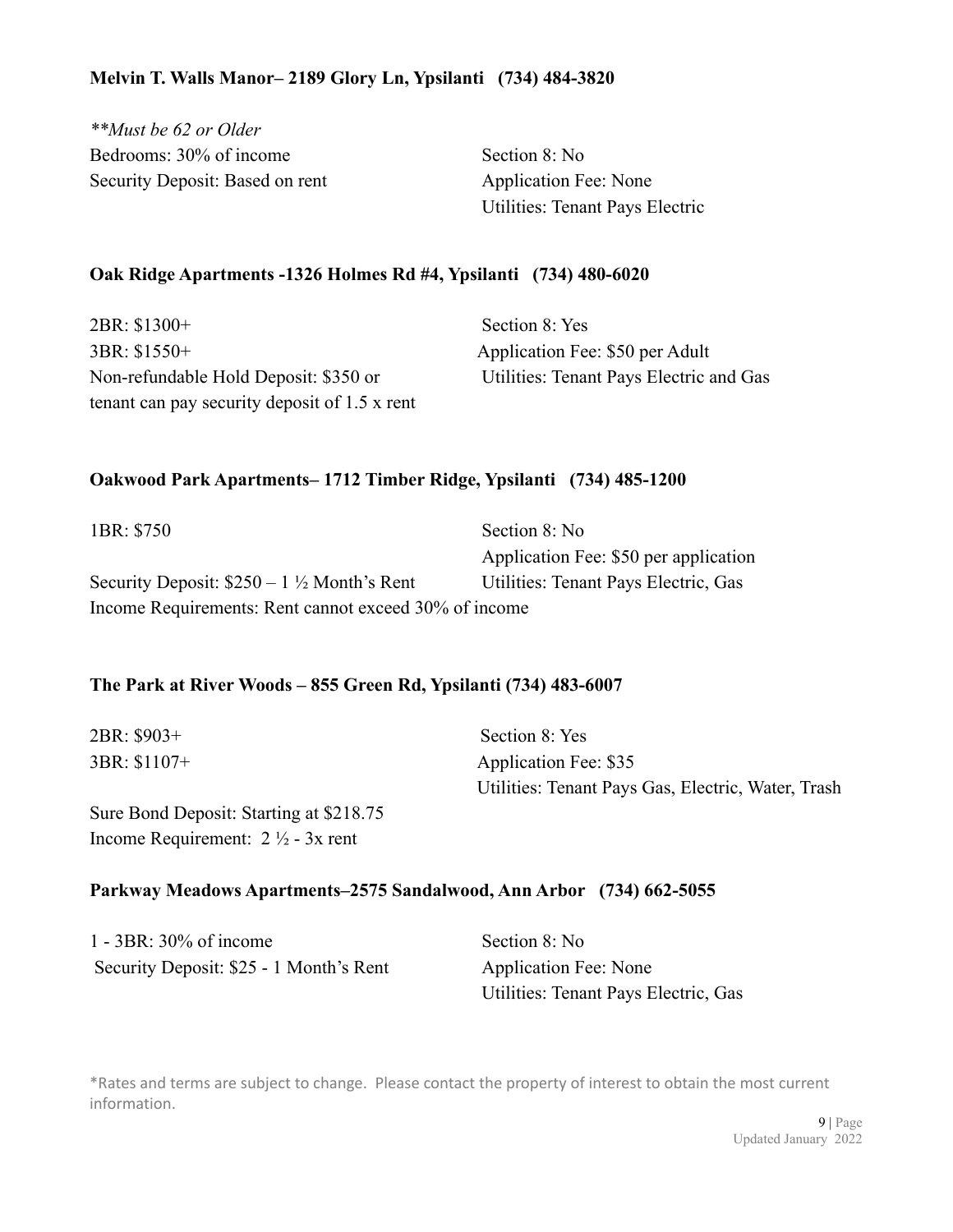# **Paschall Apartments – 813 E. Michigan, Ypsilanti (734) 483-1136**

| 1BR: \$740                      | Section 8: Yes                       |
|---------------------------------|--------------------------------------|
| 2BR: \$765+                     | Application Fee: \$30 per person     |
| Security Deposit: \$500 - \$800 | Utilities: Tenant Pays Gas, Electric |

# **Peninsular Place –1000 N. Huron River Dr, Ypsilanti (734) 485-9999**

| *Residents rent a room in an apartment with shared living space except for IBR Units* |                                  |
|---------------------------------------------------------------------------------------|----------------------------------|
| 1BR: \$869                                                                            | Section 8: No                    |
| 2BR: \$679                                                                            | Application Fee: \$10 per person |
| 3BR: \$534 or \$564                                                                   | Utilities: Tenant Pays Electric  |
| 4BR: \$539 or \$569                                                                   |                                  |
| Security Deposit: None                                                                |                                  |
| Income Requirement: 3x rent                                                           |                                  |

# **Ranches of Rosebrook - 204 S. Harris Rd, Ypsilanti (734) 304-8308**

|                 | Section 8: No                           |
|-----------------|-----------------------------------------|
| $2 BR-$ \$750 + | Application Fee: \$25 per adult         |
|                 | Utilities: Tenant Pays Gas, Electric    |
|                 | Security Deposit: \$99 - 1 Month's Rent |

| Randolph Court-3008 Randolph Ct, Ann Arbor (734) 971-2828 |                                 |
|-----------------------------------------------------------|---------------------------------|
| $1BR: $1093+$                                             | Section 8: Yes                  |
|                                                           | Application Fee: \$35           |
| Security Deposit: Starting at \$175                       | Utilities: Tenant Pays Electric |
| (Non Refundable)                                          |                                 |

# **Red Lion– 159 S. Grove, Ypsilanti (734) 482-4002**

| 1BR:\$799-\$930                           | Section 8: No                   |
|-------------------------------------------|---------------------------------|
| 2BR: \$1000-\$1070                        | Application Fee: \$35           |
| Security Deposit: \$99 - 1.5 Month's Rent | Utilities: Tenant Pays Electric |
| Income Requirements: 2.5 x rent           | Requires renter's insurance     |

\*Rates and terms are subject to change. Please contact the property of interest to obtain the most current information.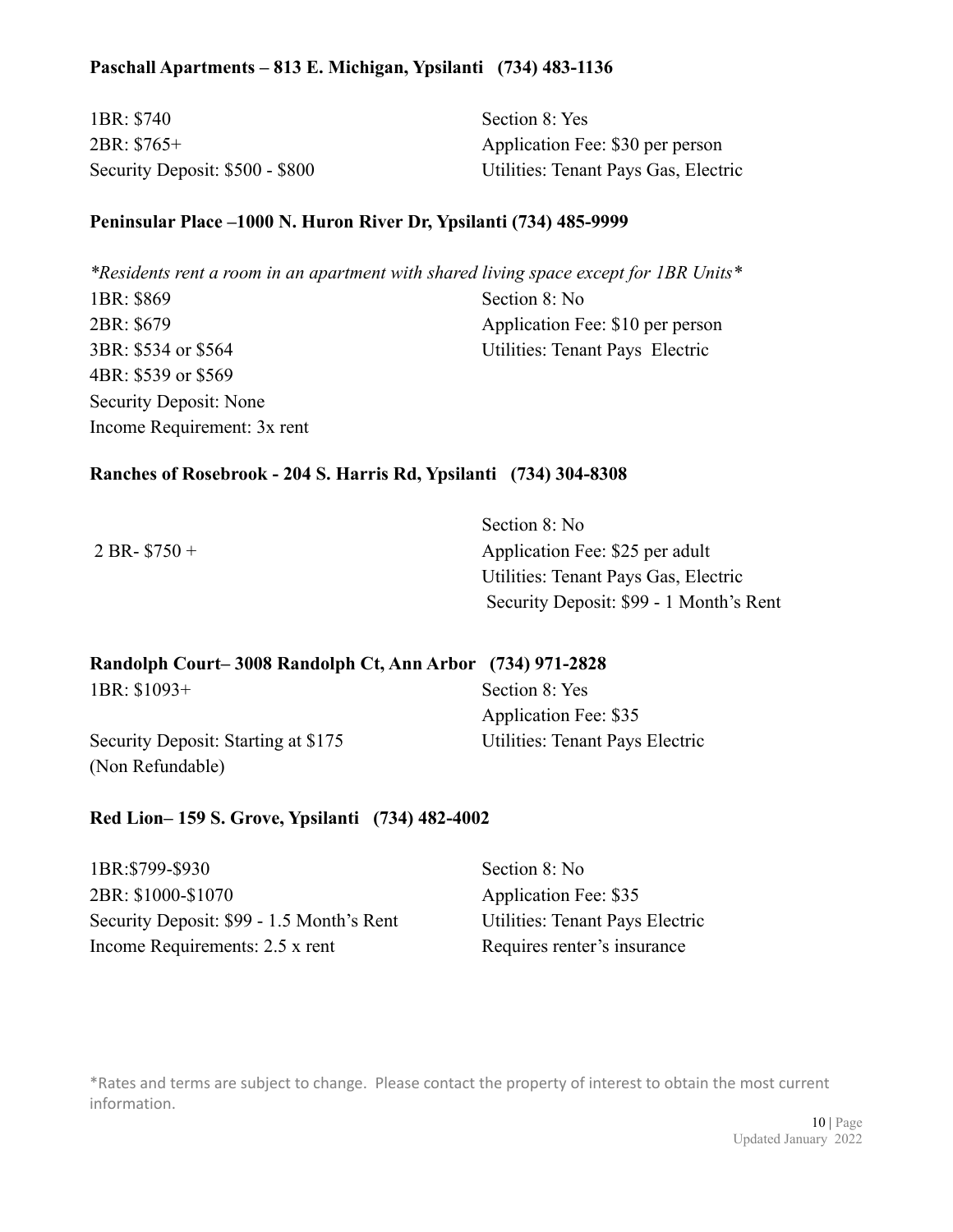# **River Drive – 1420 Gregory, Ypsilanti (734) 482-5611**

1BR: \$835+ Section 8: No 2BR: \$940+ Application Fee: \$25 per adult Income Requirements: 3x Rent

Security Deposit: \$500 Utilities: Tenant Pays Electric, Water

#### **Sequoia Place – 1131 N. Maple, Ann Arbor (734) 669-8840**

| **Must be 62 or older            | Section 8: No                              |
|----------------------------------|--------------------------------------------|
| 1BR: 30% of income               | Application Fee: None                      |
| Security Deposit: 1 Month's Rent | Utilities: Tenant Pays None                |
|                                  | Tenant must have phone for security system |

#### **Schooner Cove Apartments – 5050 Schooner Cove Blvd, Ypsilanti (734) 485-8666**

| <b>Studio: \$919</b>             | Section 8: Yes                         |
|----------------------------------|----------------------------------------|
| $1BR: $959+$                     | Application Fee: \$40                  |
| 2BR: \$1099+                     | Utilities: Tenant Pays - Unit specific |
| Security Deposit: \$300 or \$500 |                                        |

# **Sycamore Meadows – 1273 Stamford Court, Ypsilanti (734) 483-4000**

| $1 - 3BR$ : 30% of income       | Application Fee: None                |
|---------------------------------|--------------------------------------|
| Security Deposit: 30% of income | Utilities: Tenant Pays Gas, Electric |

#### **The Meadows Apartments– 1714 Meadows Blvd, Ypsilanti (734) 714-8128**

| 1BR: \$925+                    | Section 8: No                       |
|--------------------------------|-------------------------------------|
| 2BR: \$1079+                   | Application Fee: \$40 per applicant |
| <b>Security Deposit: \$500</b> | Utilities: Tenant Pays Electric     |

#### **Thorncrest Estates Apartments – 274 Clark, Saline (734) 470-2858**

| $1BR : $950+$ | Security Deposit: 1 Month's Rent     |
|---------------|--------------------------------------|
| 2BR: \$1050+  | Section 8: Yes                       |
|               | Application Fee: \$25                |
|               | Utilities: Tenant Pays Electric, Gas |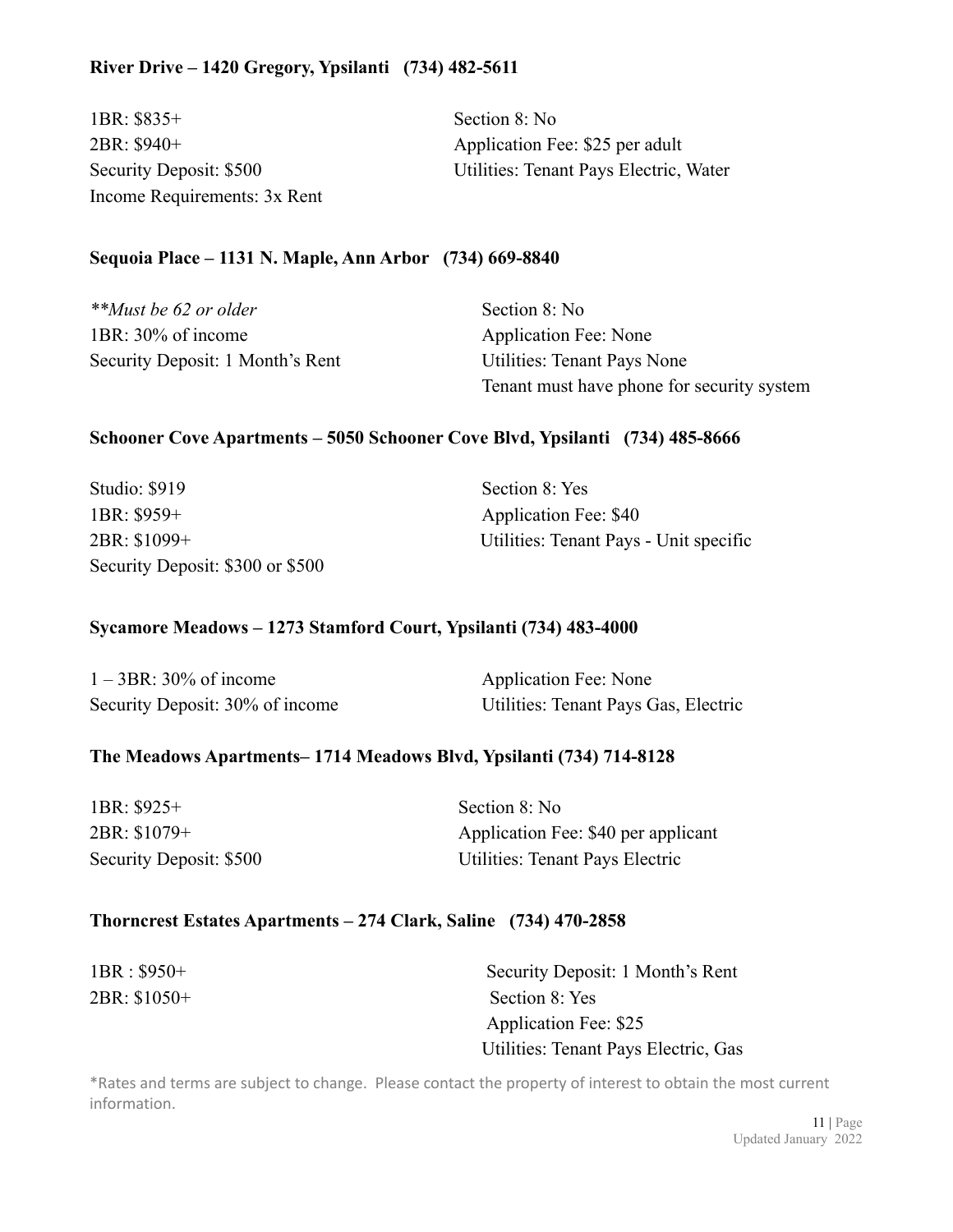### **Town and Country – 2572 Carpenter Rd, Ann Arbor (833) 314-3797**

| 1BR Renovated: \$1050+         | Section 8: No                    |
|--------------------------------|----------------------------------|
| 2BR: \$1300+                   | Application Fee: \$35 per person |
| <b>Security Deposit: \$300</b> | Utilities: Tenant Pays Electric  |

#### **Towne Centre Place – 401 W. Michigan Ave, Ypsilanti (734) 482-550**

| *Must be 62 or older            | Section 8: Yes                  |
|---------------------------------|---------------------------------|
| 1BR: \$804                      | <b>Application Fee: None</b>    |
| Security Deposit: 30% of income | Utilities: Tenant Pays Electric |

#### **Village Grove Apartments – 1428 Village Lane, Ypsilanti (734) 487-4557**

Section 8: No 2BR: \$995+ Application Fee: \$25 Utilities: Tenant Pays Gas, Electric Security Deposit: \$99-1.5 x month rent

#### **The Villas Apartments – 2911 Bynan Dr., Ypsilanti (734) 434-1743**

1BR: \$919+ Section 8: Yes 2BR: \$1049+ Application Fee: \$40 per adult Security Deposit: \$300 or \$500 Utilities: Tenant Pays All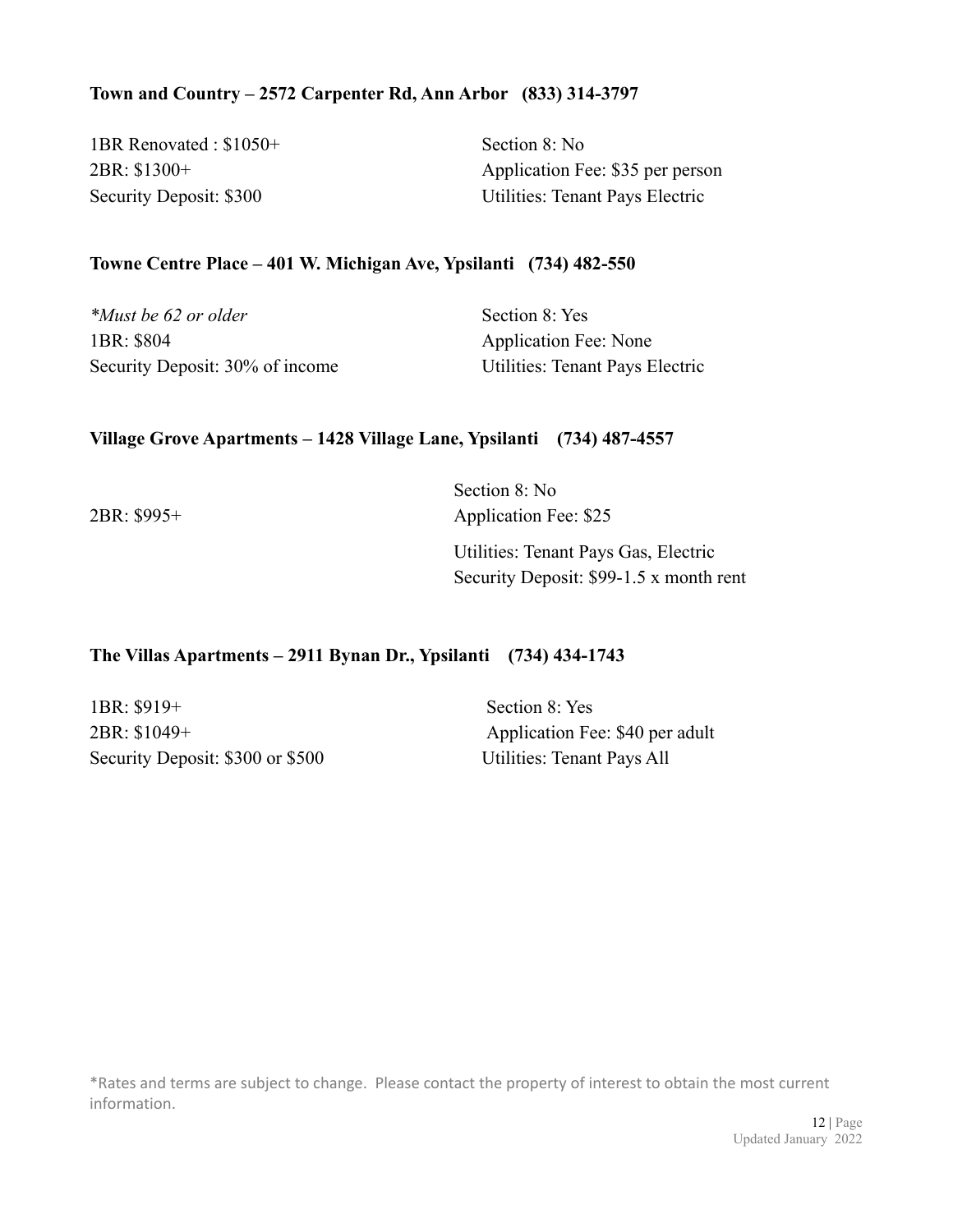# **Additional Resources**

# **Beal Properties (734) 662-6133 Ext 101**

*Multiple Locations: Washtenaw County*

Studio: \$595 - \$695 Section 8: Yes 1BR: \$895 Application Fee: \$45 per adult Security Deposit: 1 Month -1 ½ Month's rent Utilities: Tenant Pays Electric, Gas (based on unit)

#### **Old Town Realty (734) 663-8989**

You may check rates and availability at **[www.oldtownrealty.net](http://www.oldtownrealty.net)** (*Various Housing Options: Efficiencies, 1-3BR Apartments, and Single-Family Units)*

#### **Mckinley properties**

*Multiple locations* **<https://www.mckinley.com/>**